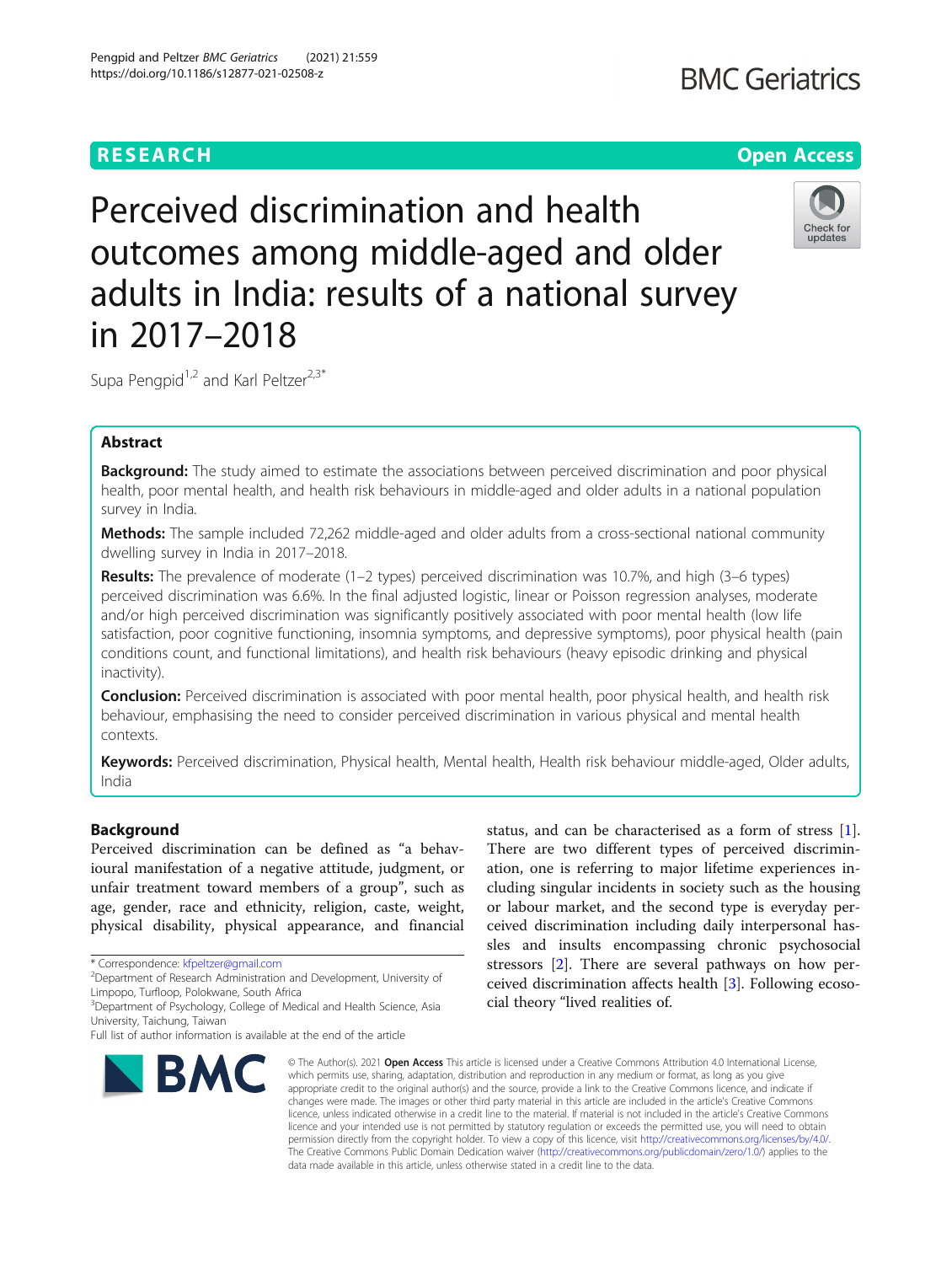discrimination as an exploitative and oppressive societal phenomenon operating.

at multiple levels and involving myriad pathways across both the life course and historical.

generations" need to be considered [[4\]](#page-8-0). Routine discrimination may become a chronic stressor weaking a person's protective and self-control resources and thereby increasing one's vulnerability to detrimental mental, physical, and behavioural health outcomes [\[1](#page-8-0)]. Perceived discrimination has been associated with negative mental health outcomes, such as depressive symptoms [\[1](#page-8-0), [5](#page-8-0), [6\]](#page-8-0), psychiatric distress, poor general wellbeing  $[1]$  $[1]$ , poor mental health  $[7]$ , poor sleep  $[8, 9]$  $[8, 9]$  $[8, 9]$  $[8, 9]$ , poorer cognitive functioning [[10](#page-8-0)], poorer physical health [[1\]](#page-8-0), such as poorer self-rated health status [[4,](#page-8-0) [6](#page-8-0), [11](#page-8-0)], poor self-rated oral health status [[4\]](#page-8-0), chronic illness [\[6](#page-8-0)], cardiovascular conditions [\[4](#page-8-0), [12](#page-8-0)], respiratory conditions [[4,](#page-8-0) [12\]](#page-8-0), pain conditions [\[4](#page-8-0), [12](#page-8-0)], poorer physical functioning or functional limitations [[6](#page-8-0), [10](#page-8-0)], multimorbidity [\[4](#page-8-0)], and unhealthy behaviours  $[1]$  $[1]$ , such as smoking  $[1, 9]$  $[1, 9]$  $[1, 9]$  $[1, 9]$ and alcohol use  $[1]$  $[1]$ , and increased exposure to the healthcare setting [[11\]](#page-8-0).

Most studies investigating the association between perceived discrimination and health outcomes have been conducted in high-income countries, such as in USA, and there has been a lack of studies in low- and middleincome countries, such as in India. Some studies found a high prevalence of everyday perceived discrimination, e.g., in a study among older adults (≥50 years) in Brazil, the prevalence everyday perceived discrimination was 16.8% [[13](#page-9-0)], and among pregnant women in rural Gujarat in India, 67.6% reported at least one type of everyday perceived discrimination [[14](#page-9-0)]. Gender discrimination has been found associated with poor mental health among women in Bihar, Jharkhand, and Maharashtra in India [[15\]](#page-9-0), and everyday perceived discrimination was associated with poorer health status in China [[16\]](#page-9-0). Middleaged and older adults may be at higher risk of being discriminated against due to their decreasing social and financial status [\[17](#page-9-0)].

The study aimed to estimate the associations between perceived discrimination and poor physical health, poor mental health, and health risk behaviours in middle-aged and older adults in a national population survey in India. Higher everyday perceived discrimination scores were hypothesized to relate to higher poor physical health, poor mental health, and health risk behaviours.

# Methods

# Sample and procedures

National cross-sectional data from the Longitudinal Aging Study in India (LASI) Wave 1, 2017–2018 were analyzed (individual response rate 87%) [\[17](#page-9-0)]. Face-toface interviews, physical measurement and biomarker

data were collected by male and female trained research teams from individuals aged 45 and above and their female spouses, regardless of age, in a household survey from 35 states and union territories of India (excluding Sikkim). Field teams input responses directly into a laptop computer. Details of the sampling strategy have been described elsewhere [[17](#page-9-0)]. Briefly, "LASI adopted a multistage stratified area probability cluster sampling design to arrive at the eventual units of observation: older adults aged 45 and above and their spouses irrespective of age. India is a union comprising 30 states and 6 union territories. Within each state, LASI Wave 1 adopted a three-stage sampling design in rural areas and a fourstage sampling design in urban areas. In each state/ union territories, the first stage involved the selection of Primary Sampling Units (PSUs), that is, subdistricts (Tehsils/Talukas), and the second stage involved the selection of villages in rural areas and wards in urban areas in the selected PSUs. In rural areas, households were selected from selected villages in the third stage. However, sampling in urban areas involved an additional stage. Specifically, in the third stage, one Census Enumeration Block (CEB) was randomly selected in each urban area. In the fourth stage, households were selected from this CEB. Goal was to select a representative sample in each stage of sample selection." [\[17\]](#page-9-0). Persons 65 years and older were oversampled by including households with at least one person aged 65 and above to increase the sample size for the elderly age 65 [\[17](#page-9-0)]. The Indian Council of Medical Research (ICMR) Ethics Committee approved the study and written/oral informed consent was attained from participants [\[17](#page-9-0)].

# Measures

# Outcome variables

Mental health Life satisfaction was assessed with the item, "Please, think about your life as a whole. How satisfied are you with it? Are you completely satisfied, very satisfied, somewhat satisfied, not very satisfied, or not at all satisfied?" This item was adapted from the Health and Retirement Study [\[17\]](#page-9-0), and "is a validated singleitem measure of life satisfaction that has been widely used in prior research and correlates strongly with richer, multiple-item life satisfaction measures" [[18,](#page-9-0) [19](#page-9-0)]. Responses were grouped into  $1$  (low) = not very satisfied or not at all satisfied, and  $0 =$  somewhat satisfied or very satisfied or completely satisfied.

Cognitive functioning was assessed with tests for immediate and delayed word recall, serial 7 s, and orientation based on the Mini-Mental State Exam [\[20\]](#page-9-0). A composite score of 0–32 was computed with a higher score representing better cognitive functioning.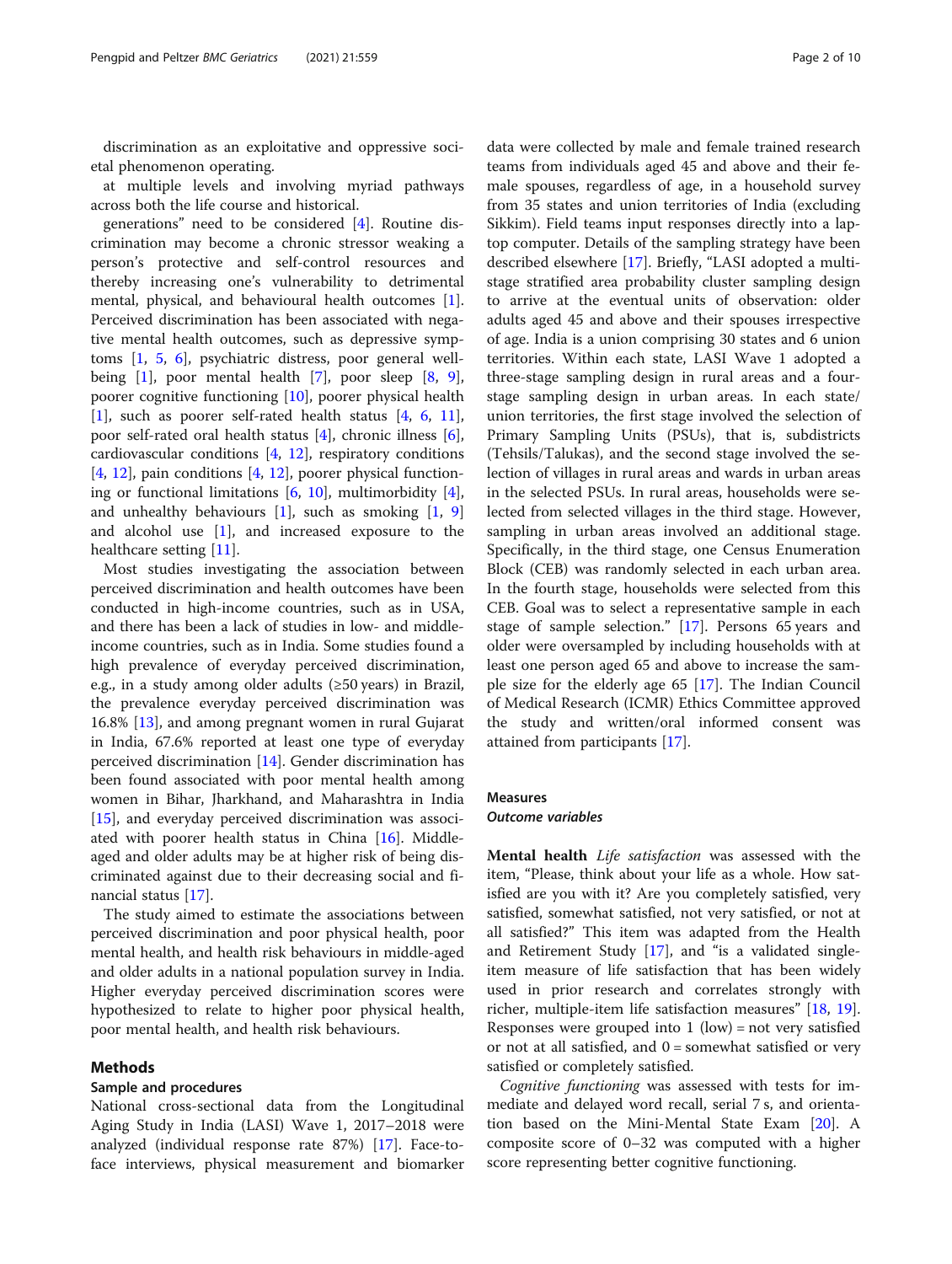Insomnia symptoms were assessed with four questions adapted from the Jenkins Sleep Scale (JSS-4) [[21\]](#page-9-0): "How often do you have trouble falling asleep?" 2) "How often do you have trouble with waking up during the night?" 3) "How often do you have trouble with waking up too early and not being able to fall asleep again?" 4) "How often did you feel unrested during the day, no matter how many hours of sleep you had?" Response options were "never, rarely (1-2 nights per week), occasionally (3-4 nights per week), and frequently (5 or more nights per week)"(item 4 was reverse coded). Insomnia problems were "coded as 'frequently' for any of the four symptoms as 1 and 0 for other responses. Participants who scored 1 on any of the four symptoms were considered to have insomnia symptoms." [\[22](#page-9-0)]. The "JSS-4 proved excellent reliability and it demonstrated good construct validity." [[23](#page-9-0)]. Internal consistency of the JSS-4 was 0.80 in this study.

Depressive symptoms were measured with the Centre for Epidemiological Studies Depression Scale (CES-D-10) [\[24](#page-9-0)]. The overall scores ranged from zero to 10 and scores of four or more were classified as having depres-sive symptoms [[25\]](#page-9-0). (Cronbach  $\alpha$  was 0.79 in this study).

Pain conditions were assessed with four items. "Have you had any of the following persistent or troublesome problems in past two years?" Back pain or problem, Pain or Stiffness in joints, Pain or Stiffness in joints (Yes/No) and "In the last 12 months, have you ever been diagnosed with or suffered from painful teeth" (Yes/No) [[17\]](#page-9-0). The four pain conditions were summed and used as a binary measure  $(1 = any pain condition and 0 = no$ pain condition) in the descriptive table and as a count measure (number of pain conditions) in the Poisson regression model.

Physical health Cardiovascular conditions: Hypertension or raised blood pressure (BP) was defined as "systolic BP ≥140 mm Hg and/or diastolic BP ≥90 mm Hg (based on the last two averaged of three readings) or where the participant is currently on antihypertensive medication." [[26\]](#page-9-0). Health care provider diagnosed conditions included 1) Chronic heart diseases such as coronary heart disease (heart attack or Myocardial Infarction), congestive heart failure, or other chronic heart problems, and 2) Stroke [[17\]](#page-9-0). Angina was assessed with the "World Health Organization's Rose angina questionnaire" [\[27](#page-9-0)], and defined on the basis of "discomfort at walking uphill or hurrying, or at an ordinary pace on level ground. Furthermore, the pain should be located at the sternum or in the left chest and arm, causing the patient to stop or slow down, and the pain should resolve within 10 minutes when the patient stops or slows down." [\[28](#page-9-0)]. The four cardiovascular conditions were summed and used as a binary measure  $(1 = any$  cardiovascular condition and  $0 = no$  cardiovascular condition) in the descriptive table and as a count measure (number of cardiovascular conditions) in the Poisson regression model. Chronic lung disease such as "asthma, chronic obstructive pulmonary disease/ chronic bronchitis, or other chronic lung problems" was assessed by self-reported health care provider diagnosis (Yes/No) [\[17\]](#page-9-0). Functional limitations were assessed with Activities of Daily Living (ADL) (6 items) and Instrumental Activities of Daily Living (IADL) (7 items) (Yes, No) [[29,](#page-9-0) [30\]](#page-9-0). Cronbach alpha was 0.87 for ADL and 0.90 for IADL in this study. Responses were dichotomized into 0–1 and ≥ 2 ADL and IADL items.

Health risk behaviours Current tobacco smoking was sourced from the item, "Do you currently smoke any tobacco products (cigarettes, bidis, cigars, hookah, cheroot, etc.)?" (Yes, No) [\[17](#page-9-0)]. Heavy episodic alcohol use was assessed with the question, "In the last 3 months, how frequently on average, have you had at least 5 or more drinks on one occasion?" [\[17\]](#page-9-0) and defined as "one to three days per month, one to four days per week, five or more days per week, or daily." Physical inactivity was defined as hardly ever or never engaging in vigorous or moderate physical activity [\[17\]](#page-9-0).

# Exposure variable

Discrimination experiences were assessed with the sixitem Everyday Discrimination Scale (EDS) (Short version) [[6\]](#page-8-0). The EDS measures subjective experiences of discrimination, defined as "the belief that one has experienced unfair treatment by individuals and social institutions, and that this treatment was based on personal characteristics such as race, gender, or weight" [[31\]](#page-9-0). The wording of each item, e.g., "treated with less courtesy or respect," are shown in Table [2](#page-5-0)). Response options ranged from  $1 =$  "never" to  $6 =$  "almost every day" were dichotomised to 'never' = 0 and 'ever' (collapsing those reporting 'less than once a year' or greater into one cat $egory$ ) = 1, summed with total scores from 0 to 6, and trichotomized into  $0 = 1$  no,  $1 - 2 = 2$  moderate and 3-6 = 3 high discrimination; Cronbach's alpha for the EDS in this study was 0.86. Participants that responded affirmative to any discrimination question were asked a follow-up question inquiring into the potential reasons for discrimination. Response options were "age, gender, religion, caste, weight, physical disability, other aspects of physical appearance, financial status, and others." [[6\]](#page-8-0).

*Covariates* consisted of education (none and  $\geq 1$  years), age, sex (male, female), marital status (currently married vs. widowed/divorced/separated/deserted/live-in relationship/never married), caste (Scheduled tribes, scheduled castes, other backward classes, and one of these) urban and rural residence [\[17](#page-9-0)]. Scheduled tribes, scheduled castes, and other backward classes have been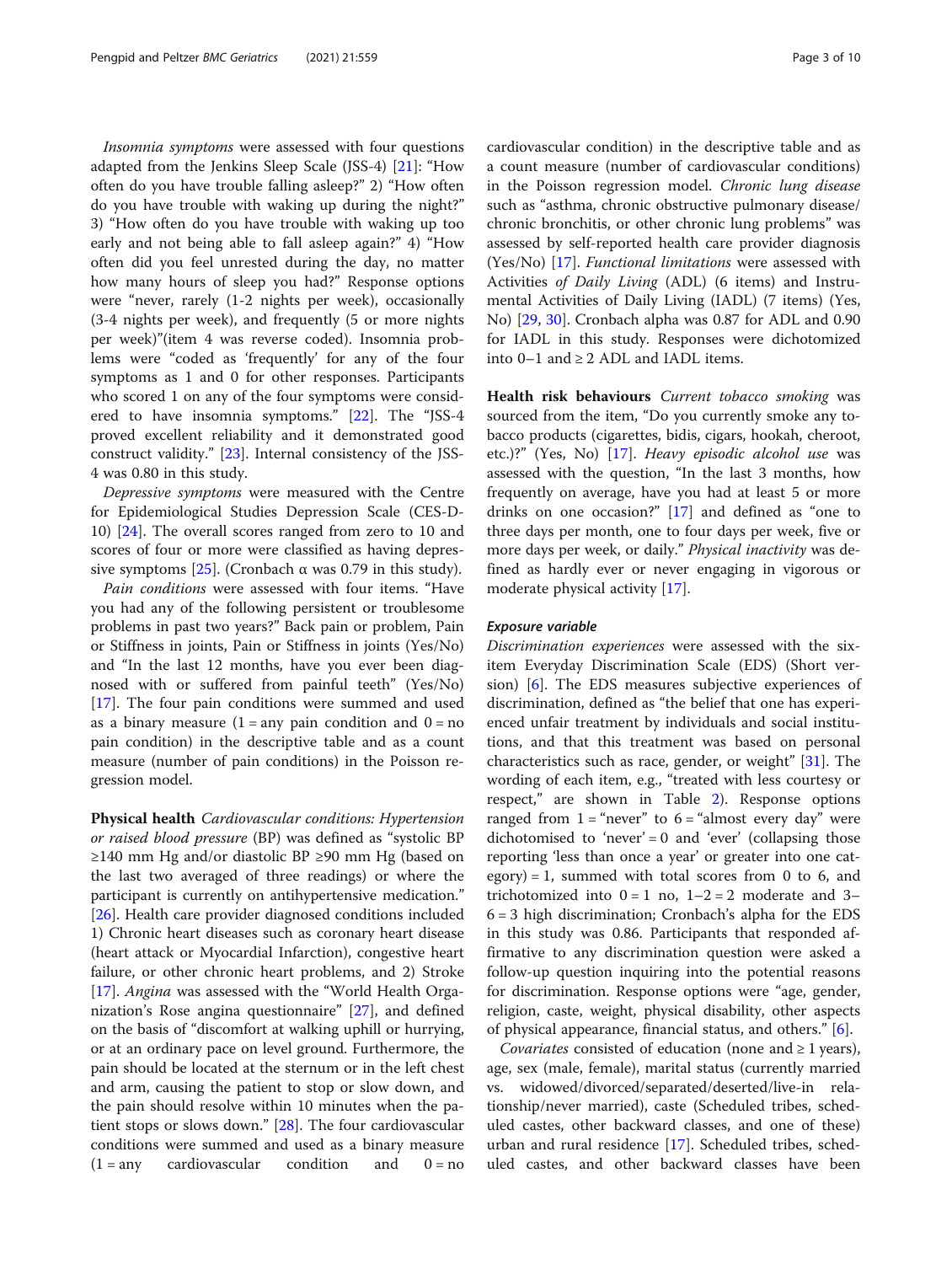historically disadvantaged due to various socio-economic factors like wealth or traditional occupation and are given reservation by the government of India [\[32](#page-9-0)].

Subjective socioeconomic status was assessed with the question, "Please imagine a ten-step ladder, where at the bottom are the people who are the worst off – who have the least money, least education, and the worst jobs or no jobs, and at the top of the ladder are the people who are the best off – those who have the most money, most education, and best jobs. Please indicate the number (1- 10) on the rung on the ladder where you would place yourself." [[17\]](#page-9-0). Steps 1 to 3 on the socioeconomic ladder were defined as low, 4–5 as medium, and 6–10 as high.

Organizational religiosity was assessed with the question, "In the past year, how often have you attended religious services (at a temple/mosque/church, etc.)?" Response options were grouped into  $1$  (low) = not at all, 2 (medium) =  $1-3$  times a month or 1 or more times a year, and 3(high) = once a week or more than once a week or every day [\[17](#page-9-0)].

Social participation was measured with 6 items, e.g., "Eat-out-of-house (restaurant/hotel)" [\[33\]](#page-9-0). Responses were coded  $1 =$  daily to at least once a month and  $0 =$ rarely/once a year or never, and social participation was defined as at least one activity [[33\]](#page-9-0).

## Data analysis

Sampling weights applied to account for both study design (stratification) and non-response. Considering the clustered study design, data analyses were conducted with "STATA software version 15.0 (Stata Corporation, College Station, TX, USA)." Logistic, linear and Poisson regression analyses were used to calculate associations between moderate and high perceived discrimination as well as attribution of discrimination, and binary, scale and count outcome variables. Odds ratios and 95 Confidence Intervals (CI) are presented for logistic regression analyses, exponential Coefficients and 95% CI for linear regression, and Incident Risk Ratios and 95% CI for Poison regression analyses. The first multivariable models (Model 1) were adjusted for age group, and sex, and in the second multivariable models (Model 2) adjustments were made for age group, sex, education, marital status, subjective socioeconomic status, area of residence, caste/tribe, social participation, organised religiosity, and all health indicators assessed in this study. Sociodemographic and social covariates were selected based on a previous literature review [[1,](#page-8-0) [12](#page-8-0)]. P-values of below 0.05 were accepted as significant and missing values were excluded from the analysis.

# Results

# Sample characteristics

The sample included 72,262 middle-aged and older adults (45 years and older), 58.0% were female and 42.0%

male. Almost half of the participants (49.5%) had no formal education, 75.6% were married, and 68.2% were residing in rural areas. One in five (24.1%) of the participants rated their socioeconomic status as high, 27.6% attended at least weekly religious services, and 54.4% had social participation. Furthermore, health indictor characteristics are shown in Table [1](#page-4-0) (see Table [1\)](#page-4-0).

# Proportions of perceived discrimination and reasons

The prevalence of moderate  $(1-2$  types) perceived discrimination was 10.7%, and high (3–6 types) perceived discrimination was 6.6%. Among those participants who reported having experienced discrimination, the perceived reasons were age 48.9%, financial status 41.8%, caste 12.9%, gender 9.3%, other 8.9%, other aspects of physical appearance 6.3%, religion 5.3%, physical disability 3.9%, and weight 1.6% (see Table [2\)](#page-5-0).

# Associations of moderate and high perceived discrimination with health outcome indicators

In the final adjusted logistic, linear or Poisson regression analyses, moderate and/or high perceived discrimination was significantly positively associated with poor mental health (low life satisfaction, poor cognitive functioning, insomnia symptoms, and depressive symptoms), pain conditions count, functional limitations, and health risk behaviours (heavy episodic drinking and physical inactivity). High perceived discrimination was in the first model adjusted for age and sex associated with current tobacco use, while no associations were found for cardiovascular conditions count and chronic lung disease (see Table [3\)](#page-6-0).

# Associations between reasons of discrimination and health outcomes

In the final adjusted logistic or Poisson regression models, perceived age and/or financial discrimination were positively associated with low life satisfaction, depressive symptoms, pain conditions, and physical inactivity. In addition, caste/tribe was positively associated with functional limitations and depressive symptoms (see Table [4](#page-7-0)).

# **Discussion**

The study aimed to estimate the associations between perceived discrimination, poor physical health, poor mental health, and health risk behaviours in middle-aged and older adults in a national population survey in India in 2017–2018. Results show for the first time that perceived discrimination is associated with poor mental health (low life satisfaction, poor cognitive functioning, insomnia symptoms, and depressive symptoms), poor physical health (pain conditions, and functional limitations), and health risk behaviours (heavy episodic drinking and physical inactivity) in middle-aged and older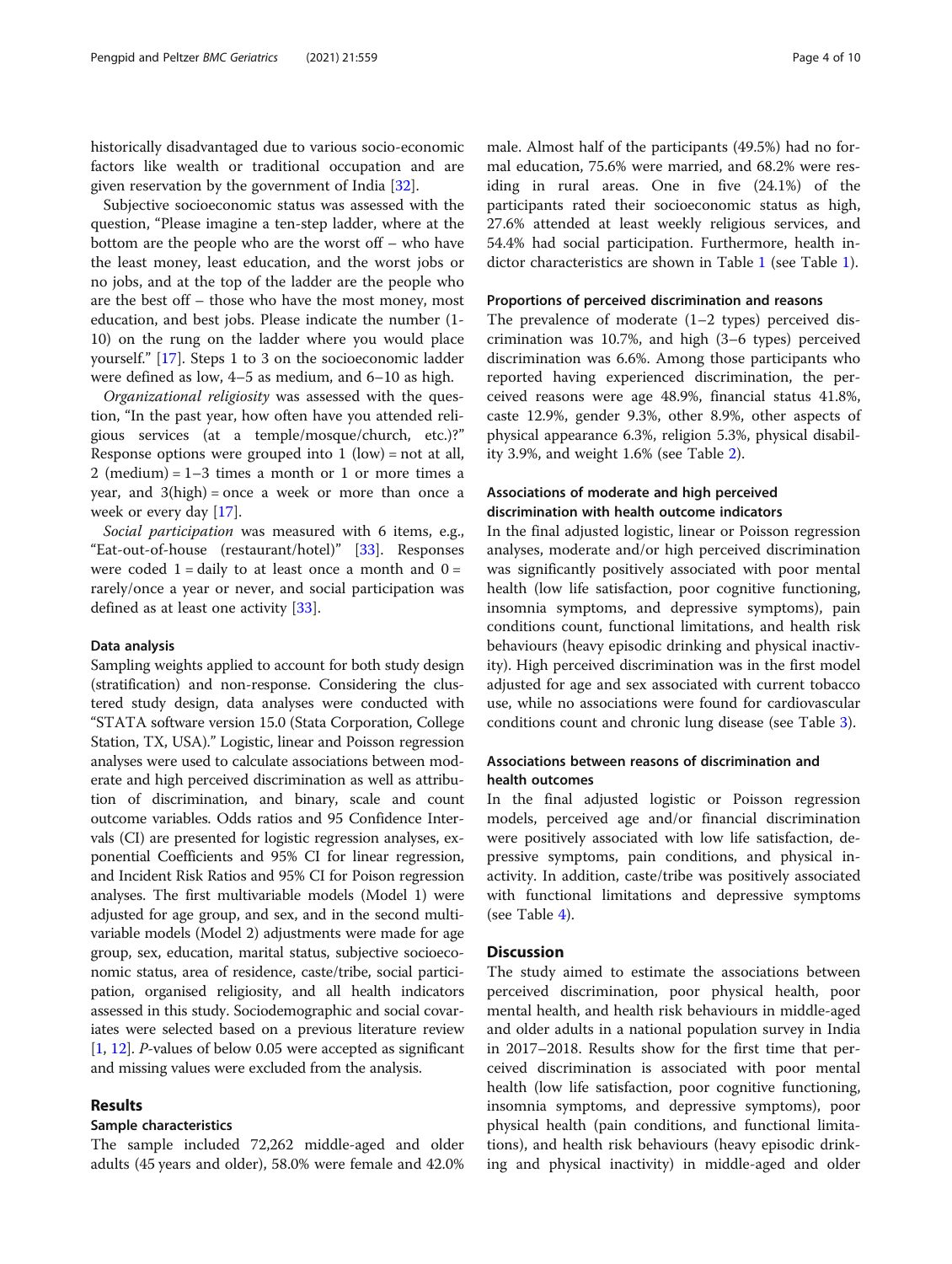# <span id="page-4-0"></span>**Table 1** Sample characteristics among middle-aged and older adults in India, 2017–2018 ( $N = 72,262$ )

| Variable                                       | Variable specification                     | Sample         | Discrimination Attribution of<br>$\geq$ 1 vs 0) | discrimination |                 |               |
|------------------------------------------------|--------------------------------------------|----------------|-------------------------------------------------|----------------|-----------------|---------------|
|                                                |                                            | % or M<br>(SD) |                                                 | Age            | Financial Other |               |
| Social and demographic factors                 |                                            |                |                                                 |                |                 |               |
| Age in years                                   | $45 - 59$                                  | 54.1           | 17.0                                            | 6.3            | 7.7             | 7.6           |
|                                                | 60 or more                                 | 45.9           | 17.6                                            | 10.8           | 6.4             | 6.4           |
| Sex                                            | Female                                     | 58.0           | 17.0                                            | 8.2            | 7.2             | 6.9           |
|                                                | Male                                       | 42.0           | 17.7                                            | 8.5            | 7.0             | 7.3           |
| Education                                      | $\geq$ 1 years schooling                   | 50.5           | 15.1                                            | 6.5            | 5.8             | 6.4           |
|                                                | No schooling                               | 49.5           | 19.5                                            | 10.2           | 8.5             | 7.7           |
| Subjective socioeconomic status                | Low                                        | 37.2           | 21.6                                            | 10.3           | 10.4            | 8.8           |
|                                                | Medium                                     | 38.7           | 15.8                                            | 7.0            | 6.2             | 6.5           |
|                                                | High                                       | 24.1           | 13.1                                            | 7.3            | 3.6             | 5.1           |
| Marital status                                 | Not married                                | 24.4           | 18.9                                            | 11.4           | 7.7             | 6.4           |
|                                                | Married                                    | 75.6           | 16.8                                            | 7.3            | 6.9             | 7.2           |
| Caste/tribe                                    | None of the below                          | 24.9           | 14.0                                            | 7.3            | 5.2             | 5.4           |
|                                                | Scheduled caste                            | 8.8            | 19.3                                            | 8.8            | 9.2             | 8.4           |
|                                                | Scheduled tribe                            | 19.7           | 16.5                                            | 8.3            | 5.9             | 7.0           |
|                                                | Other backward class                       | 46.7           | 18.8                                            | 8.9            | 7.6             | 7.5           |
| Residence                                      | Rural                                      | 68.2           | 18.1                                            | 8.8            | 7.8             | 7.0           |
|                                                | Urban                                      | 31.8           | 15.6                                            | 7.2            | 5.6             | 7.0           |
| Organised religiosity (Attendance of religious | Not at all                                 | 25.5           | 15.4                                            | 7.8            | 5.5             | 6.9           |
| services)                                      | 1-3 times/month or $\geq$ 1 times/<br>year | 46.9           | 17.2                                            | 8.3            | 7.6             | 6.9           |
|                                                | $\geq$ 1/week or every day                 | 27.6           | 19.1                                            | 8.9            | 7.8             | 7.4           |
| Social participation                           | Yes                                        | 54.4           | 19.4                                            | 9.1            | 7.9             | 8.3           |
| Mental health                                  |                                            |                |                                                 |                |                 |               |
| Life satisfaction                              | Low                                        | 11.1           | 29.6                                            | 13.6           | 15.7            | 12.3          |
| Cognitive functioning                          | Scale (0-32): M (SD)                       | 18.7(5.1)      | 17.8(5.2)                                       | 12.3<br>(5.3)  | 17.6(5.1)       | 17.8<br>(5.2) |
| Insomnia symptoms                              | Yes                                        | 12.7           | 26.4                                            | 13.8           | 11.3            | 9.5           |
| Depressive symptoms                            | Yes                                        | 27.6           | 28.9                                            | 14.3           | 13.3            | 11.8          |
| Physical health                                |                                            |                |                                                 |                |                 |               |
| Any pain conditions                            | 1 or more                                  | 65.7           | 19.3                                            | 9.5            | 8.1             | 7.9           |
| Back pain or problem                           | Yes                                        | 31.5           | 20.8                                            | 10.0           | 9.1             | 8.1           |
| Persistent headaches                           | Yes                                        | 12.8           | 21.9                                            | 9.5            | 11.1            | 8.6           |
| Painful teeth                                  | Yes                                        | 28.4           | 21.5                                            | 10.4           | 8.7             | 9.7           |
| Pain or stiffness of joints                    | Yes                                        | 46.1           | 20.2                                            | 10.2           | 8.6             | 8.2           |
| Any cardiovascular conditions                  | 1 or more                                  | 46.6           | 16.7                                            | 8.5            | 6.8             | 6.8           |
| Hypertension                                   | Yes                                        | 40.4           | 16.0                                            | 8.4            | 6.3             | 6.5           |
| Angina                                         | Yes                                        | 8.6            | 19.9                                            | 8.6            | 9.7             | 7.5           |
| Heart disease                                  | Yes                                        | 8.6            | 14.2                                            | 7.6            | 5.8             | 5.2           |
| Stoke                                          | Yes                                        | 1.8            | 22.7                                            | 13.5           | 6.7             | 12.8          |
| Chronic lung disease                           | Yes                                        | 6.3            | 19.7                                            | 11.5           | 8.3             | 7.3           |
| Functional limitations <sup>a</sup>            | 2 or more                                  | 28.8           | 22.1                                            | 11.6           | 8.6             | 9.3           |

Health risk behaviour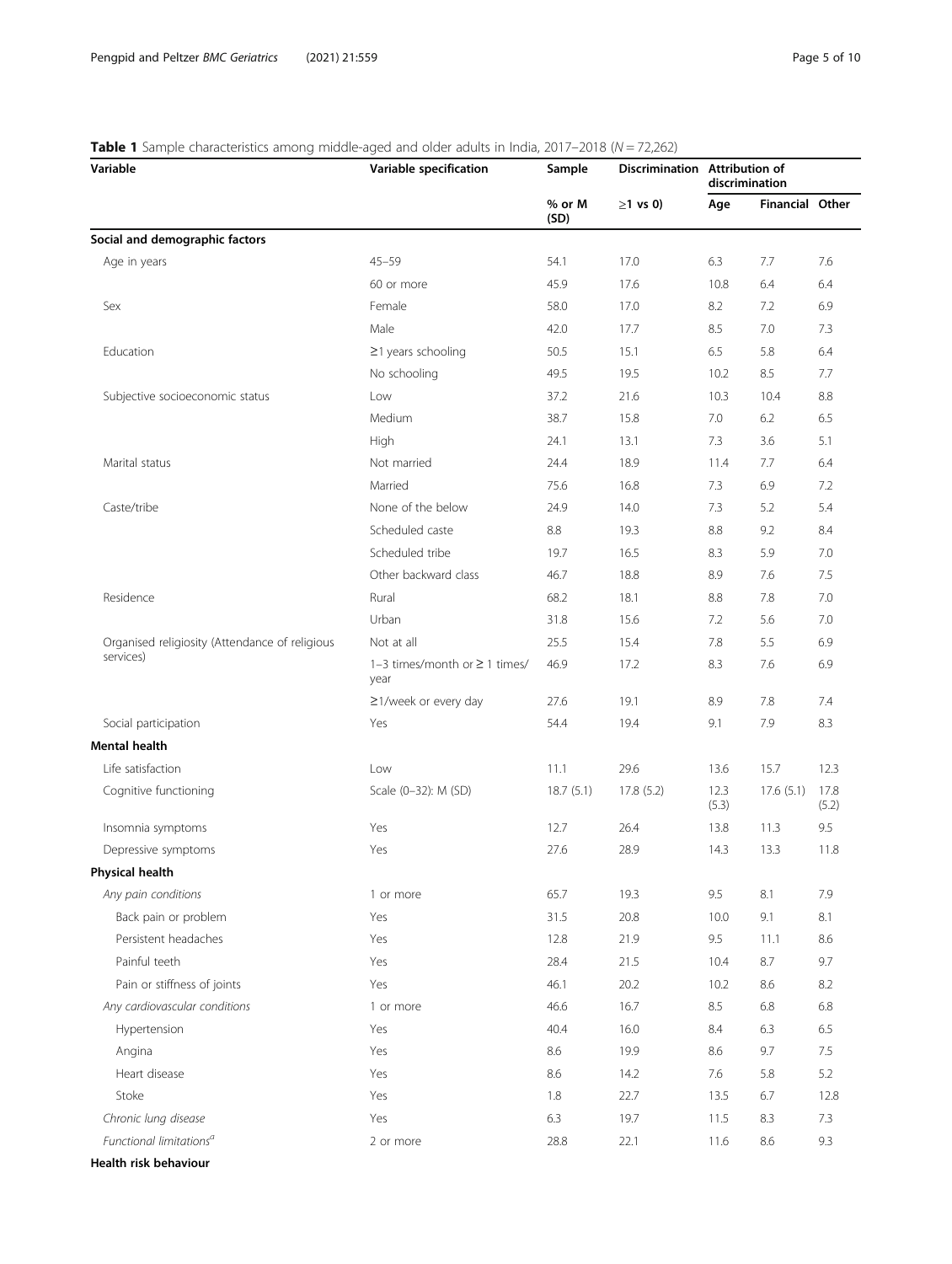| Variable                | ◡<br>$\tilde{\phantom{a}}$<br>Variable specification | Sample         | <b>Discrimination</b> | <b>Attribution of</b><br>discrimination |                        |      |
|-------------------------|------------------------------------------------------|----------------|-----------------------|-----------------------------------------|------------------------|------|
|                         |                                                      | % or M<br>(SD) | $>1$ vs 0)            | Age                                     | <b>Financial Other</b> |      |
| Current tobacco smoking | Yes                                                  | 30.4           | 19.1                  | 9.6                                     | 8.3                    | 7.0  |
| Heavy episodic drinking | Yes                                                  | 2.9            | 24.8                  | 13.4                                    | 10.2                   | 11.5 |
| Physical inactivity     | Yes                                                  | 23.7           | 20.1                  | 11.2                                    | 5.7                    | 7.5  |

<span id="page-5-0"></span>Table 1 Sample characteristics among middle-aged and older adults in India, 2017–2018 (N = 72,262) (Continued)

a Difficulties with two or more Activities of Daily Living (ADL) and Instrumental Activities of Daily Living (IADL)

adults in India. This was found after adjusting for relevant confounders, including age group, sex, education, marital status, subjective socioeconomic status, area of residence, social participation, organised religiosity, and all health variables assessed in this study. These results are consistent with previous research [[1,](#page-8-0) [4](#page-8-0)–[12](#page-8-0)] in highincome countries. Generally, perceived discrimination associations were stronger on mental than physical health, which concurs with previous observations [[7\]](#page-8-0).

The association between perceived discrimination with poor mental health (low life satisfaction, poor cognitive functioning, insomnia symptoms, and depressive symptoms), is possibly confirming a direct pathway from increases in perceived discrimination to more negative mental health outcomes, as found in predominantly high-income countries [[1\]](#page-8-0). Everyday discrimination may act as micro-aggressors believed to lead to defensive anxiety and a state of chronic stress, leading to poorer mental health over time [\[10](#page-8-0)]. In addition, persons with perceived discrimination may activate a stereotype

thread, in particular age-based stereotype threat, which was found among older adults to have led to decreased performance in cognition tests [\[10,](#page-8-0) [34\]](#page-9-0).

Possible mechanisms relate to perceived discrimination as stressors that are uncontrollable and unpredictable and thus detrimental to health, initiating a process of physiological responses, such as increased cortisol secretion, heart rate, blood pressure, chronic pain, respiratory problems, and functional limitations which overtime negatively impact health [\[1](#page-8-0), [10](#page-8-0), [12](#page-8-0), [31](#page-9-0)]. However, in our study we only found associations between perceived discrimination and pain condition counts and functional limitations, but not with cardiovascular condition count and respiratory problems or chronic lung disease, as found in some previous studies [[4,](#page-8-0) [35\]](#page-9-0).

Regarding health risk behaviours, this study found an association between perceived discrimination and heavy episodic drinking, physical inactivity, and in the not fully adjusted analysis tobacco smoking. Perceived discrimination may reduce self-control capabilities, potentially

**Table 2** Proportions of perceived discrimination and reasons

| Perceived discrimination            | Treated with less courtesy or respect.         | 12.1 |
|-------------------------------------|------------------------------------------------|------|
|                                     | Poorer service at restaurants or stores.       | 6.7  |
|                                     | People act as if they think you are not smart. | 8.1  |
|                                     | People act as if they are afraid of you.       | 5.1  |
|                                     | You are threatened or harassed.                | 6.4  |
|                                     | Poorer medical services or treatment.          | 5.9  |
| Number of perceived discriminations | 0                                              | 82.7 |
|                                     | $1 - 2$                                        | 10.7 |
|                                     | $3 - 6$                                        | 6.6  |
| Reasons of discrimination           | Age                                            | 8.3  |
|                                     | Financial                                      | 7.1  |
|                                     | Caste                                          | 2.2  |
|                                     | Gender                                         | 1.6  |
|                                     | Physical appearance                            | 1.1  |
|                                     | Religion                                       | 0.9  |
|                                     | Physical disability                            | 0.7  |
|                                     | Body weight                                    | 0.3  |
|                                     | Other                                          | 1.5  |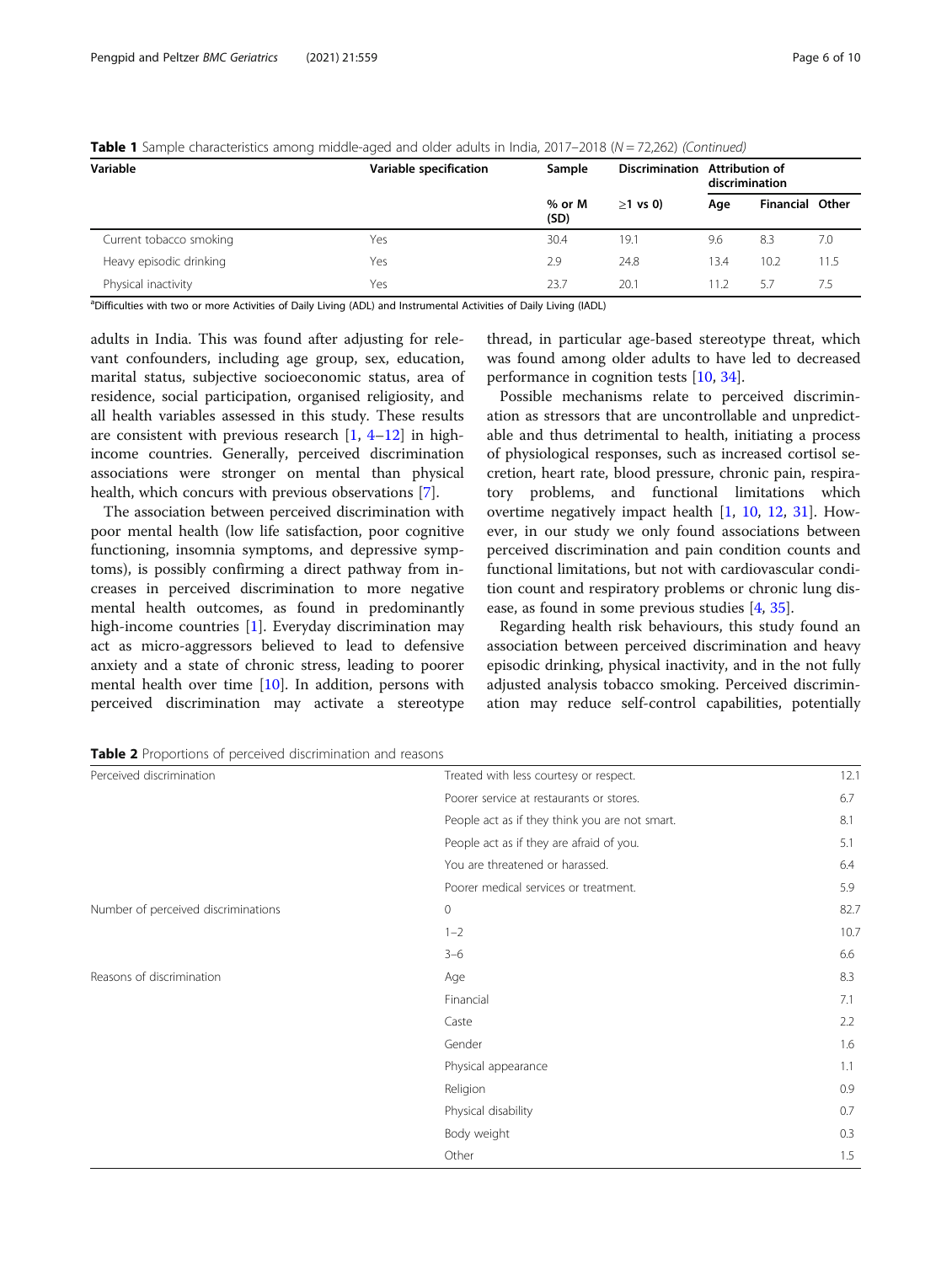| <b>Outcome variables</b>            | Response<br>format | Perceived<br>discrimination | Model 1: adjusted odds ratio or exp.<br>(Coef.) (95% CI) <sup>a</sup> | Model 2: adjusted odds ratio, IRR, or<br>exp. (Coef.) (95% CI) <sup>b</sup> |
|-------------------------------------|--------------------|-----------------------------|-----------------------------------------------------------------------|-----------------------------------------------------------------------------|
| <b>Mental health</b>                |                    |                             |                                                                       |                                                                             |
| Low life satisfaction               | No                 | No                          | 1 Reference                                                           | 1 Reference                                                                 |
|                                     | Yes                | Moderate                    | 2.11 (1.73, 2.58)***                                                  | 1.47 (1.28, 1.68)***                                                        |
|                                     |                    | Severe                      | 2.48 (2.13, 2.89)***                                                  | 1.42 (1.20, 1.67)***                                                        |
| Cognitive functioning               | Scale              | No                          | 1 Reference                                                           | 1 Reference                                                                 |
|                                     |                    | Moderate                    | $0.39$ (0.28, 0.54)***                                                | $0.60$ (0.49, 0.74)***                                                      |
|                                     |                    | Severe                      | $0.29$ (0.20, 0.42)***                                                | $0.71$ (0.55, 0.93)*                                                        |
| Insomnia symptoms                   | No                 | No                          | 1 Reference                                                           | 1 Reference                                                                 |
|                                     | Yes                | Moderate                    | 1.73 (1.50, 2.00)***                                                  | $1.45$ (1.25, 1.57)***                                                      |
|                                     |                    | Severe                      | 2.15 (1.84, 2.51)***                                                  | 1.43 (1.22, 1.69)***                                                        |
| Depressive symptoms                 | N <sub>o</sub>     | <b>No</b>                   | 1 Reference                                                           | 1 Reference                                                                 |
|                                     | Yes                | Moderate                    | 1.91 (1.64, 2.22)***                                                  | $1.40$ (1.18, 1.65)***                                                      |
|                                     |                    | Severe                      | 5.02 (4.47, 6.62)***                                                  | 4.14 (3.62, 4.74)***                                                        |
| <b>Physical health</b>              |                    |                             |                                                                       |                                                                             |
| Number of pain<br>conditions        | Count              | <b>No</b>                   | 1 Reference                                                           | 1 Reference                                                                 |
|                                     |                    | Moderate                    | 1.20 (1.08, 1.32)***                                                  | $1.06$ (1.00, 1.12) <sup>*</sup>                                            |
|                                     |                    | Severe                      | 1.36 (1.30, 1.44)***                                                  | 1.19 (1.13, 1.26)***                                                        |
| Number of                           | Count              | <b>No</b>                   | 1 Reference                                                           | 1 Reference                                                                 |
| cardiovascular<br>conditions        |                    | Moderate                    | $0.94$ $(0.87, 1.01)$                                                 | $0.93$ $(0.87, 1.00)$                                                       |
|                                     |                    | Severe                      | 1.01 (0.94, 1.09)                                                     | 0.99(0.92, 1.06)                                                            |
| Chronic lung disease                | <b>No</b>          | No                          | 1 Reference                                                           | 1 Reference                                                                 |
|                                     | Yes                | Moderate                    | 1.24 (0.97, 1.58)                                                     | 1.21 (0.93, 1.57)                                                           |
|                                     |                    | Severe                      | $1.08$ $(0.88, 1.31)$                                                 | $1.01$ $(0.83, 1.23)$                                                       |
| Functional limitations <sup>c</sup> | No.                | No                          | 1 Reference                                                           | 1 Reference                                                                 |
|                                     | Yes                | Moderate                    | 1.75 (1.53, 2.01)***                                                  | 1.55 (1.35, 1.78)***                                                        |
|                                     |                    | Severe                      | 1.44 (1.25, 1.65)***                                                  | $1.15$ (1.00, 1.33)*                                                        |
| Health risk behaviour               |                    |                             |                                                                       |                                                                             |
| Current tobacco                     | <b>No</b>          | <b>No</b>                   | 1 Reference                                                           | 1 Reference                                                                 |
| smoking                             | Yes                | Moderate                    | $1.04$ (0.87, 1.26)                                                   | $1.01$ $(0.87, 1.16)$                                                       |
|                                     |                    | Severe                      | 1.29 (1.11, 1.49)***                                                  | 1.13(0.97, 1.33)                                                            |
| Heavy episodic drinking             | <b>No</b>          | <b>No</b>                   | 1 Reference                                                           | 1 Reference                                                                 |
|                                     | Yes                | Moderate                    | 1.29 (0.99, 1.67)                                                     | $1.31$ (1.01, 1.70) <sup>*</sup>                                            |
|                                     |                    | Severe                      | 2.05 (1.33, 3.15)***                                                  | 1.66 (1.25, 2.20)***                                                        |
| Physical inactivity                 | No                 | <b>No</b>                   | 1 Reference                                                           | 1 Reference                                                                 |
|                                     | Yes                | Moderate                    | 1.06 (0.91, 1.24)                                                     | 1.06 (0.90, 1.25)                                                           |
|                                     |                    | Severe                      | 1.67 (1.44, 1.94)***                                                  | 1.61 (1.37, 1.89)***                                                        |

# <span id="page-6-0"></span>Table 3 Associations between perceived discrimination and health indicators

CI Confidence Interval; \*\*\*p < 0.001;\*\*p < 0.01; \*p < 0.05; <sup>a</sup>Adjusted for age group, and sex, <sup>b</sup>Adjusted for age group, sex, education, marital status, subjective socioeconomic status, area of residence, caste/tribe, social participation, organised religiosity, and all other variables in the table; <sup>c</sup>Difficulties with two or more Activities of Daily Living (ADL) and Instrumental Activities of Daily Living (IADL), IRR Incident Risk Ratio

increasing different types of health risk behaviours [\[1](#page-8-0)]. For example, individuals with perceived discrimination may cope with this stressor by "self-medication" with heavy drinking and/or using nicotine [[9\]](#page-8-0). In addition, "It is possible that people who use tobacco and/or alcohol products do so to strengthen social relationships with other substance users." [[36\]](#page-9-0).

Among nine attributions of discrimination, the highest were age and financial, with a lower rate of caste and gender discrimination and the lowest physical disability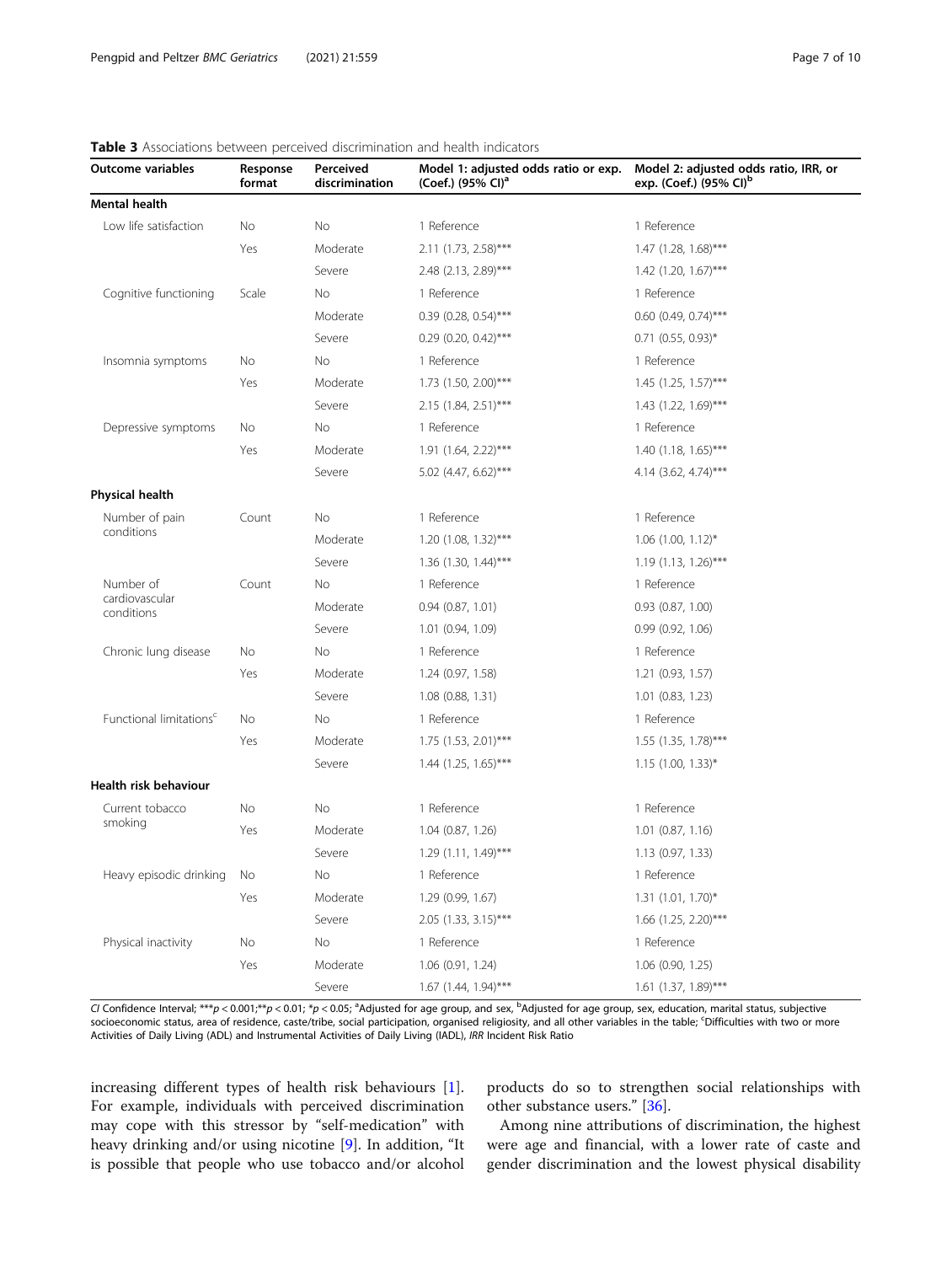| <b>Outcome variables</b>            | Attribution of<br>discrimination | $Cl)^a$                | Model 1: adjusted odds ratio or IRR (95% Model 2: adjusted odds ratio or IRR (95%<br>Cl <sub>b</sub> |
|-------------------------------------|----------------------------------|------------------------|------------------------------------------------------------------------------------------------------|
| <b>Mental health</b>                |                                  |                        |                                                                                                      |
| Low life satisfaction               | No discrimination                | 1 Reference            | 1 Reference                                                                                          |
|                                     | Age                              | 1.30 (1.09, 1.55)**    | $1.25$ (1.06, 1.47)**                                                                                |
|                                     | Financial                        | 2.66 (2.31, 3.06)***   | 2.33 (2.00, 2.72)***                                                                                 |
|                                     | Caste                            | $1.43$ (1.12, 1.85)**  | 1.12 (0.85, 1.48)                                                                                    |
|                                     | Gender                           | $1.06$ $(0.71, 1.60)$  | 0.94(0.55, 1.63)                                                                                     |
| Depressive symptoms                 | No discrimination                | 1 Reference            | 1 Reference                                                                                          |
|                                     | Age                              | $1.91$ (1.70, 2.15)*** | 1.72 (1.50, 1.96)***                                                                                 |
|                                     | Financial                        | 2.45 (2.17, 2.76)***   | 2.07 (1.81, 2.36)***                                                                                 |
|                                     | Caste                            | 1.59 (1.22, 2.07)***   | 1.76 (1.43, 2.17)***                                                                                 |
|                                     | Gender                           | 1.36 (0.90, 2.05)      | 1.14 (0.67, 1.94)                                                                                    |
| Physical health                     |                                  |                        |                                                                                                      |
| Number of pain<br>conditions        | No discrimination                | Reference              | Reference                                                                                            |
|                                     | Age                              | $1.12$ (1.05, 1.18)*** | $1.08$ (1.02, 1.14)**                                                                                |
|                                     | Financial                        | $1.23$ (1.16, 1.31)*** | $1.15$ (1.08, 1.23)***                                                                               |
|                                     | Caste                            | $1.13$ (1.01, 1.27)*   | 0.98(0.91, 1.06)                                                                                     |
|                                     | Gender                           | 1.03(0.91, 1.16)       | 1.02 (0.93, 1.12)                                                                                    |
| Functional limitations <sup>c</sup> | No discrimination                | 1 Reference            | 1 Reference                                                                                          |
|                                     | Age                              | 1.39 (1.20, 1.61)***   | $1.23$ (1.07, 1.43)**                                                                                |
|                                     | Financial                        | 1.36 (1.20, 1.55)***   | $1.21$ (1.06, 1.39)**                                                                                |
|                                     | Caste                            | $1.12$ (1.02, 1.23)*   | $1.15$ (1.04, 1.28)**                                                                                |
|                                     | Gender                           | 1.31 (0.74, 2.32)      | 1.21 (1.06, 1.39)                                                                                    |
| <b>Health risk behaviour</b>        |                                  |                        |                                                                                                      |
| Physical inactivity                 | No discrimination                | 1 Reference            | 1 Reference                                                                                          |
|                                     | Age                              | $1.54$ (1.33, 1.77)*** | 1.47 (1.27, 1.69)***                                                                                 |
|                                     | Financial                        | $0.69$ (0.60, 0.80)*** | $0.68$ (0.59, 0.76)***                                                                               |
|                                     | Caste                            | $0.98$ $(0.80, 1.18)$  | 0.91 (0.79, 1.03)                                                                                    |
|                                     | Gender                           | $0.67$ $(0.43, 1.05)$  | $0.68$ $(0.44, 1.07)$                                                                                |

# <span id="page-7-0"></span>Table 4 Associations between reasons of discrimination and selected health outcomes

CI Confidence Interval; \*\*\*p < 0.001;\*\*p < 0.01; \*p < 0.05; <sup>a</sup>Adjusted for age group, and sex, <sup>b</sup>Adjusted for age group, sex, education, marital status, subjective socioeconomic status, area of residence, caste/tribe, social participation, organised religiosity, and all health variables; <sup>c</sup>Difficulties with two or more Activities of Daily Living (ADL) and Instrumental Activities of Daily Living (IADL), IRR Incident Risk Ratio

and body weight discrimination, and age and financial discrimination were associated with almost all health outcomes in this study. In comparison, in USA, the four most common reasons for perceived discrimination were race-ethnicity, gender, various aspects of appearance (predominantly weight), and age [[37](#page-9-0)], and in European countries [\[38](#page-9-0)], the highest was age discrimination, followed by gender and ethnic discrimination. Our results seem to mean that discrimination primarily affects the age and materially disadvantaged population in India. A previous study among older adults India showed that lower socioeconomic status (subjective socioeconomic status, food insecurity, and no education) was associated with discrimination experiences [\[39](#page-9-0)], may be because of higher exposure to discriminatory

situations [\[40](#page-9-0)], and belonging to lower castes (scheduled tribes and other backward classes) [\[14](#page-9-0)]. Moreover, studies have shown that economic, caste and gender inequality negatively impacts on health outcomes [\[41](#page-9-0)], selfreported morbidity and untreated morbidity [\[42\]](#page-9-0), and violence [\[43](#page-9-0)] among adults and older adults in India, emphasizing the need for "social and economic support should be given to the economically vulnerable older population." [\[43\]](#page-9-0). In contrast, in many American studies race-based chronic discrimination (both actual and perceived) is the focus setting into "motion, a process of physiological responses (e.g., elevated blood pressure and heart rate, production of biochemical reactions, hypervigilance) that eventually result in disease and mortality." [[44\]](#page-9-0).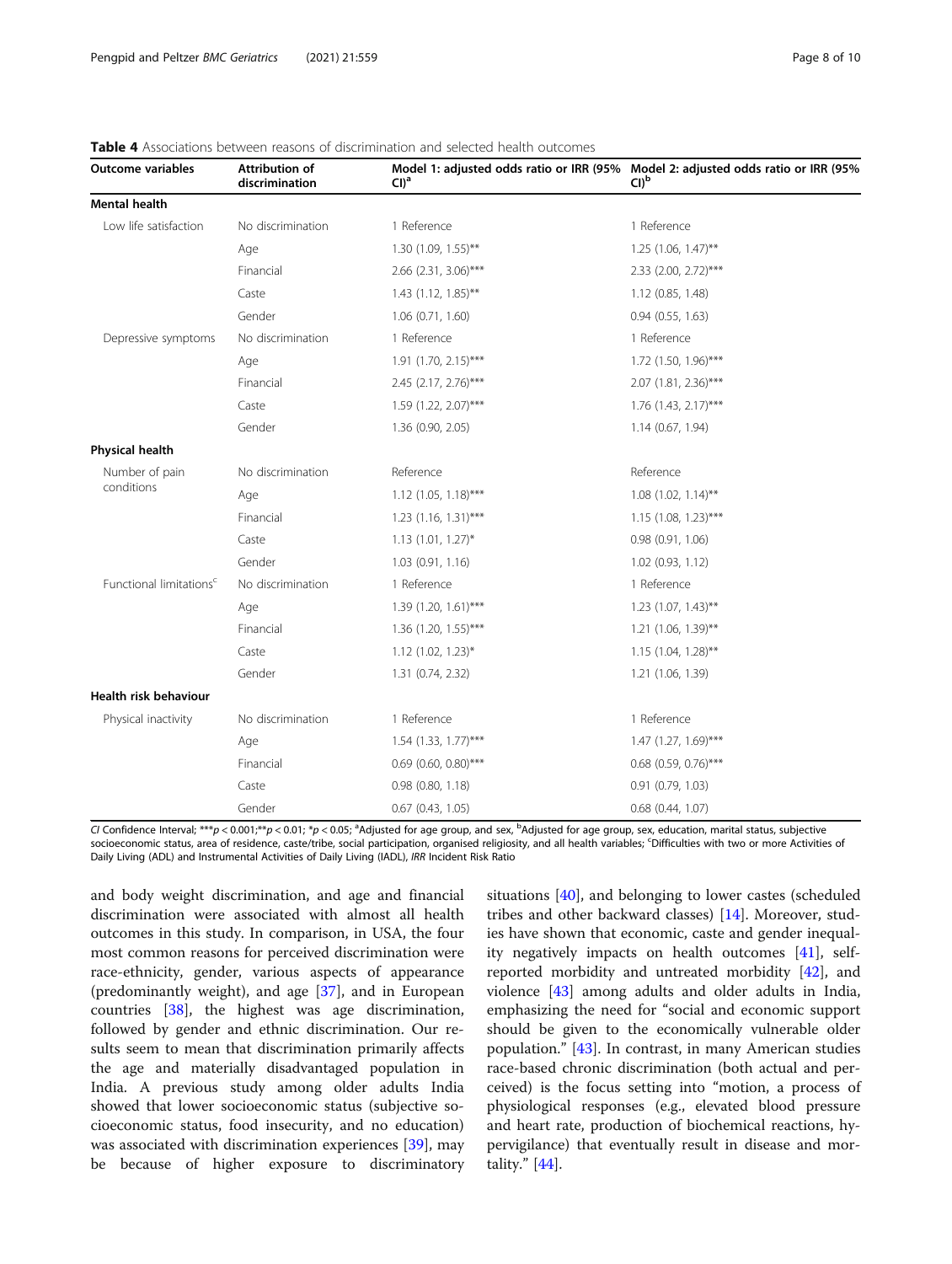# <span id="page-8-0"></span>Strength and limitations of the study

Study strengths included the use of standardized measures adapted from the Health and Retirement Study and a large, nationally representative sample of middleaged and older adults in India. The self-report of most data may have their limitations. It is possible that participants underreported everyday discrimination experiences, and some chronic conditions were not verified by clinical diagnosis. Although these events are not objective observed discrimination, they can be considered as a form of stress [1]. Due to the cross-sectional design of the study, we were unable to determine the direction of the assessed associations. Some variables, such as dietary behaviour, were not assessed and should be included in future studies. A further limitation was that the role of structural discrimination was not assessed. It is likely that people who experience everyday discrimination are also experiencing structural discrimination. Another study limitation was that we have no information about whether the study sample has good representation of groups of people who are historically under-represented in research studies, such as those of lower casts or socioeconomic status groups.

# Conclusions

The study largely extents existing evidence from highincome countries that have shown associations between perceived discrimination and low life satisfaction, poor cognitive functioning, insomnia symptoms, depressive symptoms, pain conditions, functional limitations, heavy episodic drinking and physical inactivity among middleaged and older adults in India. It would be important to address perceived discrimination in Indian society, and by using such measures, harmful effects of discrimination on mental health, cognitive functioning, pain conditions, functional limitations, and health risk behaviours could be reduced at an early stage.

#### Abbreviations

ADL: Activities of Daily Living; BMI: Body Mass Index; CES-D: Center for Epidemiologic Studies Depression Scale; EDS: Everyday Discrimination Scale; IADL: Instrumental Activities of Daily Living; LASI: Longitudinal Aging Study in India

#### Acknowledgements

The Longitudinal Aging Study in India Project is funded by the Ministry of Health and Family Welfare, Government of India, the National Institute on Aging (R01 AG042778, R01 AG030153), and United Nations Population Fund, India.

#### Authors' contributions

All authors fulfil the criteria for authorship. SP and KP conceived and designed the research, performed statistical analysis, drafted the manuscript, and made critical revisions of the manuscript for key intellectual content. All authors read and approved the final version of the manuscript and have agreed to the authorship and order of authorship for this manuscript.

# Funding

The analysis received no funding.

#### Availability of data and materials

The data are available at the The Gateway to Global Aging Data (www.g2aging.org).

## **Declarations**

All methods were carried out in accordance with relevant guidelines and regulations.

#### Ethics approval and consent to participate

The study was approved by the Indian Council of Medical Research (ICMR) Ethics Committee and written/oral informed consent was obtained from participants.

#### Consent for publication

Not applicable.

#### Competing interests

The authors declare that they have no competing interests.

#### Author details

<sup>1</sup>ASEAN Institute for Health Development, Mahidol University, Salaya, Phutthamonthon, Nakhon Pathom, Thailand. <sup>2</sup> Department of Research Administration and Development, University of Limpopo, Turfloop, Polokwane, South Africa. <sup>3</sup>Department of Psychology, College of Medical and Health Science, Asia University, Taichung, Taiwan.

# Received: 11 April 2021 Accepted: 29 September 2021 Published online: 18 October 2021

#### References

- 1. Pascoe EA, Smart RL. Perceived discrimination and health: a meta-analytic review. Psychol Bull. 2009;135(4):531–54. [https://doi.org/10.1037/a0016059.](https://doi.org/10.1037/a0016059)
- 2. Mouzon DM, Taylor RJ, Woodward A, Chatters LM. Everyday racial discrimination, everyday non-racial discrimination, and physical health among African Americans. J Ethn Cult Divers Soc Work. 2017;26(1–2):68–80. <https://doi.org/10.1080/15313204.2016.1187103>.
- 3. Williams DR, Lawrence JA, Davis BA, Vu C. Understanding how discrimination can affect health. Health Serv Res. 2019;54 Suppl 2(Suppl 2): 1374–88. [https://doi.org/10.1111/1475-6773.13222.](https://doi.org/10.1111/1475-6773.13222)
- Krieger N. Methods for the scientific study of discrimination and health: an ecosocial approach. Am J Public Health. 2012;102(5):936–44. [https://doi.](https://doi.org/10.2105/AJPH.2011.300544) [org/10.2105/AJPH.2011.300544](https://doi.org/10.2105/AJPH.2011.300544).
- 5. Mouzon DM, Taylor RJ, Keith VM, Nicklett EJ, Chatters LM. Discrimination and psychiatric disorders among older African Americans. Int J Geriatr Psychiatry. 2017;32(2):175–82. [https://doi.org/10.1002/gps.4454.](https://doi.org/10.1002/gps.4454)
- 6. Sternthal M, Slopen N, Williams DR. Racial disparities in health: how much does stress really matter? Du Bois Review. 2011;8(1):95–113. [https://doi.org/1](https://doi.org/10.1017/S1742058X11000087) [0.1017/S1742058X11000087.](https://doi.org/10.1017/S1742058X11000087)
- 7. Andrade N, Ford AD, Alvarez C. Discrimination and Latino health: a systematic review of risk and resilience. Hisp Health Care Int. 2021;19(1):5– 16. [https://doi.org/10.1177/1540415320921489.](https://doi.org/10.1177/1540415320921489)
- 8. Lewis TT, Troxel WM, Kravitz HM, Bromberger JT, Matthews KA, Hall MH. Chronic exposure to everyday discrimination and sleep in a multiethnic sample of middle-aged women. Health Psychol. 2013;32(7):810–9. [https://](https://doi.org/10.1037/a0029938) [doi.org/10.1037/a0029938](https://doi.org/10.1037/a0029938).
- 9. Sims M, Diez-Roux AV, Gebreab SY, Brenner A, Dubbert P, Wyatt S, et al. Perceived discrimination is associated with health behaviours among African-Americans in the Jackson heart study. J Epidemiol Community Health. 2016;70(2):187–94. [https://doi.org/10.1136/jech-2015-206390.](https://doi.org/10.1136/jech-2015-206390)
- 10. Shankar A, Hinds P. Perceived discrimination: associations with physical and cognitive function in older adults. Health Psychol. 2017;36(12):1126–34. <https://doi.org/10.1037/hea0000522>.
- 11. Fazeli Dehkordy S, Hall KS, Dalton VK, Carlos RC. The link between everyday discrimination, healthcare utilization, and health status among a National Sample of women. J Women's Health (Larchmt). 2016;25(10):1044–51. <https://doi.org/10.1089/jwh.2015.5522>.
- 12. Gee GC, Spencer MS, Chen J, Takeuchi D. A nationwide study of discrimination and chronic health conditions among Asian Americans. Am J Public Health. 2007 Jul;97(7):1275–82. [https://doi.org/10.2105/AJPH.2006.091](https://doi.org/10.2105/AJPH.2006.091827) [827.](https://doi.org/10.2105/AJPH.2006.091827)